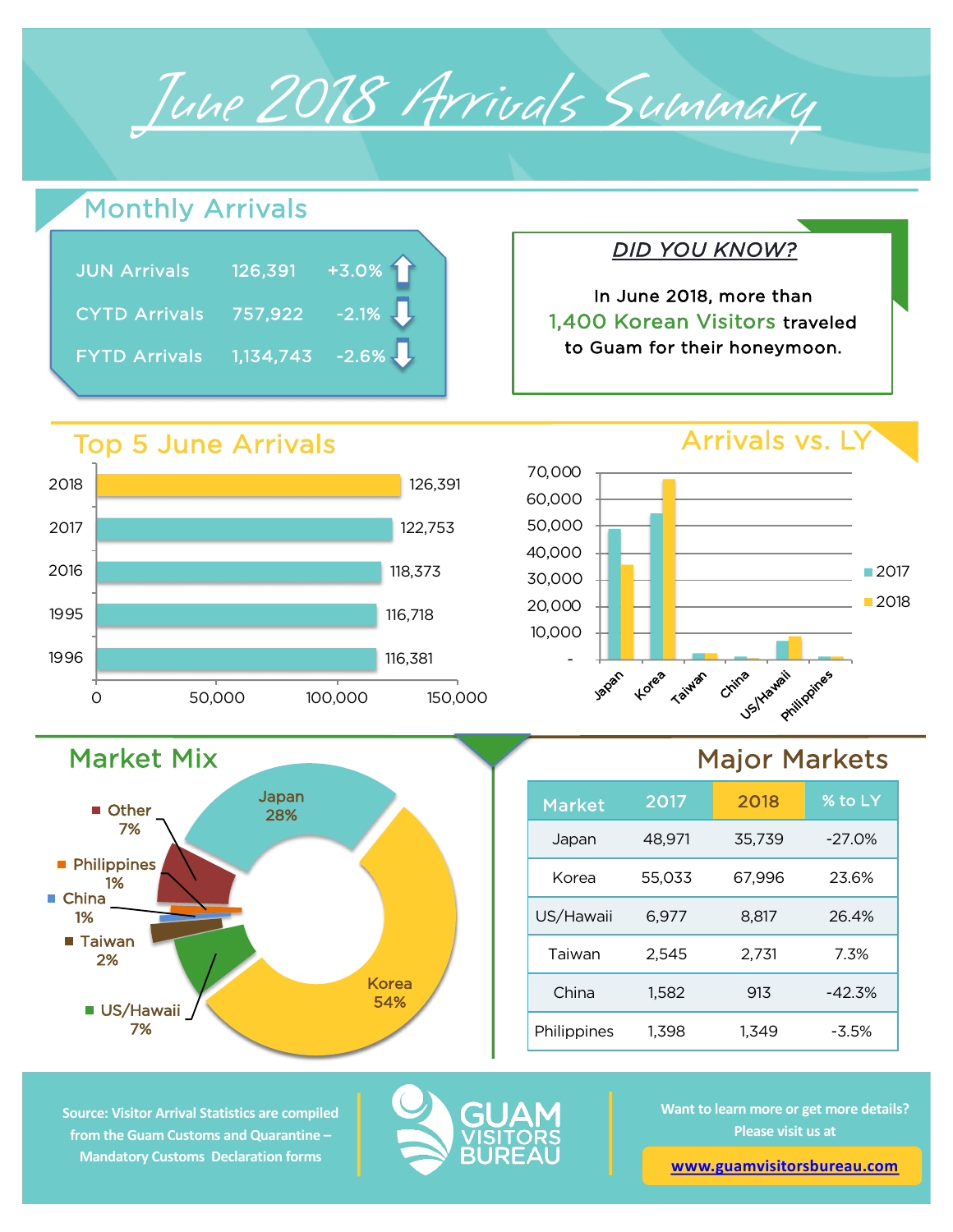|            | <b>Visitor Arrival Summary</b> |
|------------|--------------------------------|
| June 2018' |                                |



|                                        |         | <b>Jun-17</b><br><b>Jun-18</b><br>122,221<br>121,516<br>132<br>63<br>921<br>1.604<br>184<br>2.503<br>126.391 | ____________ |
|----------------------------------------|---------|--------------------------------------------------------------------------------------------------------------|--------------|
|                                        |         |                                                                                                              | % from LY    |
| Civilian Air Arrivals <sup>a</sup>     |         |                                                                                                              | 0.6%         |
| Civilian Sea Arrivals <sup>a</sup>     |         |                                                                                                              | $-52.3%$     |
| Armed Forces Air Arrivals <sup>a</sup> |         |                                                                                                              | 74.2%        |
| Armed Forces Sea Arrivals <sup>a</sup> |         |                                                                                                              | 1260.3%      |
| <b>TOTAL VISITOR ARRIVALS</b>          | 122,753 |                                                                                                              | 3.0%         |

| ORIGIN OF AIR ARRIVALS (Civilian & Armed Forces) | $Jun-17$       | <b>Jun-18</b>  | % from LY      |
|--------------------------------------------------|----------------|----------------|----------------|
| <b>JAPAN</b>                                     | 48,971         | 35,739         | $-27.0\%$      |
| Kanto (Tokyo)                                    | 25,261         | 19,110         | $-24.3%$       |
| Chubu (Nagoya)                                   | 6.111          | 4,147          | $-32.1%$       |
| Kinki (Osaka)                                    | 8,758          | 6,138          | $-29.9%$       |
| Koshinetsu                                       | 969            | 450            | $-53.6%$       |
| Hokuriku                                         | 796            | 600            | $-24.6%$       |
| Tohoku                                           | 1,620          | 1,104          | $-31.9%$       |
| Kyushu                                           | 2,277          | 1,831          | $-19.6%$       |
| Chugoku                                          | 1,215          | 784            | $-35.5%$       |
| Hokkaido                                         | 984            | 477            | $-51.5%$       |
| Shikoku                                          | 580            | 415            | $-28.4%$       |
| Okinawa/Miya                                     | 237            | 431            | 81.9%          |
| Other                                            | 163            | 252            | 54.6%          |
| <b>KOREA</b>                                     | 55,033         | 67,996         | 23.6%          |
| Seoul                                            | 19.177         | 24,583         | 28.2%          |
| Incheon/Gyeonggi                                 | 14,733         | 17,624         | 19.6%          |
| *Chungbuk                                        | 885<br>1,836   | 1,478          | $-19.5%$       |
| Chungnam/Daejeon                                 | 580            |                |                |
| *Gangwon<br>Jeonbuk/Gwanju                       | 782            | 1,069          | 36.7%          |
| Gyeonbuk/Daegu                                   | 2,494          | 2,880          | 15.5%          |
| <i>*Busan</i>                                    |                | 7,636          |                |
| *Jeonnam                                         | 1,738          |                |                |
| <i>*Gyeongnam</i>                                | 10,272         |                |                |
| *Ulsan                                           |                | 1,427          |                |
| Other                                            | 2,536          | 11,299         | 345.5%         |
| <b>TAIWAN</b>                                    | 2,545          | 2,731          | 7.3%           |
| Taipei                                           | 1,524          | 1,661          | 9.0%           |
| Kaohsiung                                        | 168            | 167            | $-0.6%$        |
| Taichung                                         | 395            | 289            | $-26.8%$       |
| Taoyuan, Miaoli, Hsinehu                         | 296            | 292            | $-1.4%$        |
| *Hsinchu                                         |                | 129            |                |
| Other                                            | 162            | 193            | 19.1%          |
| <b>CHINA</b>                                     | 1,582          | 913            | $-42.3%$       |
| Beijing                                          | 176            | <b>110</b>     | $-37.5%$       |
| Shanghai                                         | 537            | 348            | $-35.2%$       |
| Guangzhou                                        | 174            | 79             | $-54.6%$       |
| Other                                            | 695            | 376            | $-45.9%$       |
| *US/HAWAII                                       | 6,977          | 8,817          | 26.4%          |
| <b>CNMI</b>                                      | 1,834          | 2,251          | 22.7%          |
| <b>PALAU</b>                                     | 389            | 390            | 0.3%           |
| <b>FSM</b><br><b>RMI</b>                         | 1,080          | 1,623          | 50.3%<br>29.0% |
| <b>PHILIPPINES</b>                               | 176<br>1,398   | 227<br>1,349   | $-3.5%$        |
| <b>AUSTRALIA</b>                                 | 160            | 233            | 45.6%          |
| *CANADA                                          | 62             |                |                |
| <b>EUROPE</b>                                    | 123            | 143            | 16.3%          |
| <b>HONG KONG</b>                                 | 1,241          | 543            | -56.2%         |
| <b>*THAILAND</b>                                 | 34             |                |                |
| *VIETNAM                                         | 3              | $\blacksquare$ | $\blacksquare$ |
| <b>RUSSIA</b>                                    | 285            | 395            | <u>38.6%</u>   |
| *SINGAPORE                                       | ٠              | 69             | ٠              |
| *INDIA                                           |                | 15             |                |
| *MALAYSIA                                        |                | 42             | $\blacksquare$ |
| OTHER/UNKNOWN                                    | 544            | 349            | -35.8%         |
| <b>VISITOR INDUSTRY STATISTICS</b>               |                |                |                |
| Hotel Occupancy Taxes <sup>c</sup>               | \$3,318,845.19 | \$3,067,019.64 | -7.6%          |
| Weighted Hotel Occupancy Rate <sup>d</sup>       | 83.7%          | 85.6%          | 2.3%           |
| Weighted Hotel Room Rate <sup>d</sup>            | \$183.65       | \$187.03       | 1.8%           |

\*Note: Due to the implementation of the New Customs Declaration Forms in December 2017, countries have been added or omitted based on visitor market trends.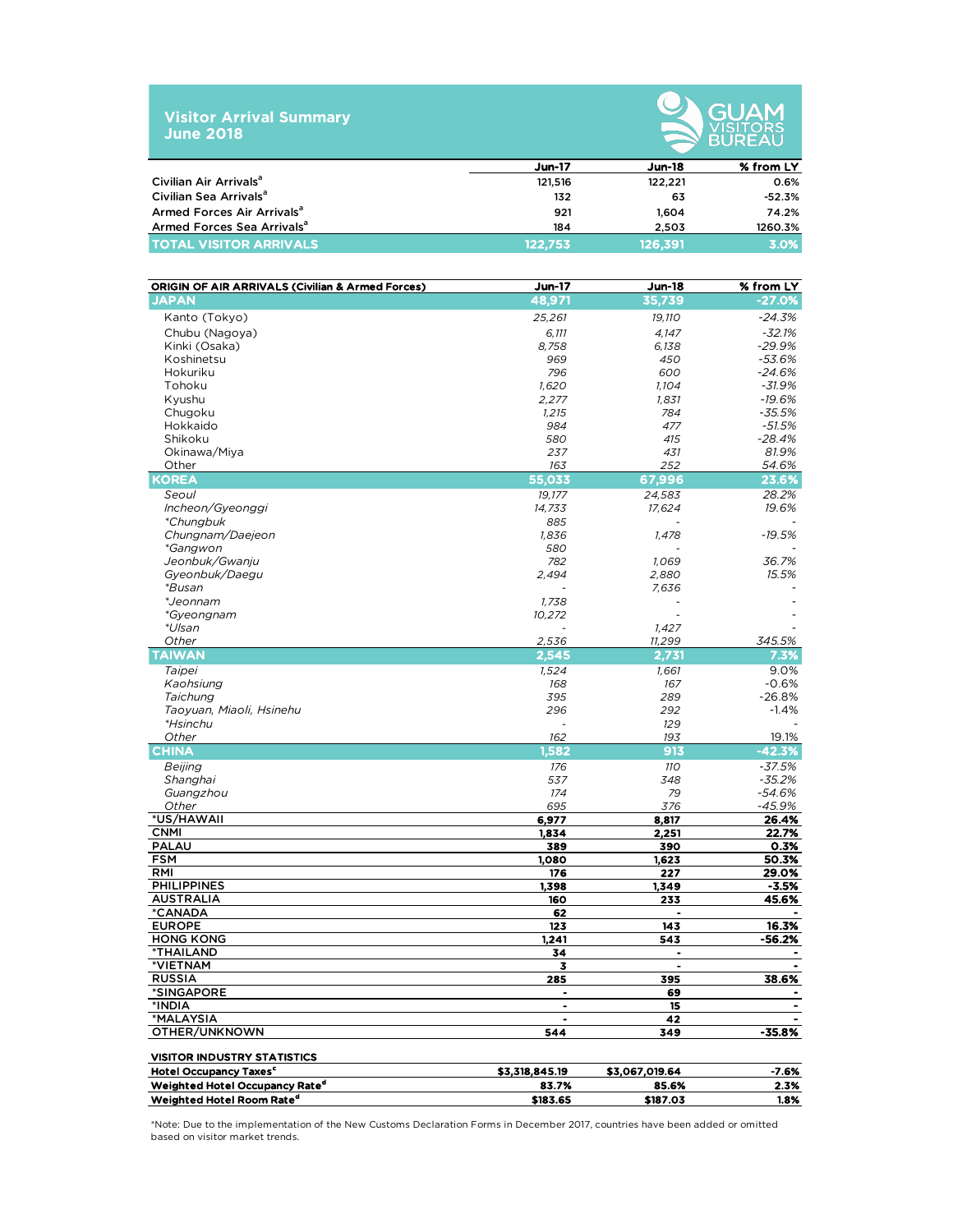## **Guam Visitors Bureau June 2018 Visitor Arrival Summary Calendar Year-to-Date 2017/8 • Fiscal Year-to-Date 2017/18**



|                           | <b>CYTD 2017</b><br>(Jan - Jun '17) | <b>CYTD 2018</b><br>(Jan - Jun '18) | $%$ from LY | <b>FYTD 2017</b><br>(Oct - Jun '17) | <b>FYTD 2018</b><br>(Oct - Jun '18) | % from LY |
|---------------------------|-------------------------------------|-------------------------------------|-------------|-------------------------------------|-------------------------------------|-----------|
| Air Arrivals <sup>a</sup> | 763.413                             | 746.691                             | $-2.2%$     | 1.152.825                           | 1,113,481                           | $-3.4%$   |
| Sea Arrivals <sup>a</sup> | 11.078                              | 11.231                              | 1.4%        | 12.582                              | 21.262                              | 69.0%     |
| TOTAL VISITOR ARRIVALS.   | 774.491                             | 757.922                             | $-2.1%$     | ,165,407                            | 1.134.743                           | $-2.6%$   |

| <b>ORIGIN OF AIR ARRIVALS (Civilian &amp; Armed Forces)</b><br>(Jan - Jun '17)<br>(Jan - Jun '18)<br>% from LY<br>(Oct - Jun '17)<br>(Oct - Jun '18) | % from LY<br>$-23.6%$ |
|------------------------------------------------------------------------------------------------------------------------------------------------------|-----------------------|
| <b>JAPAN</b><br>328.724<br>$-20.2%$<br>510.313<br>389.853<br>262.233                                                                                 |                       |
| 253,395<br>199,820<br>Kanto (Tokyo)<br>164,442<br>130,801<br>$-20.5%$                                                                                | $-21.1%$              |
| 43.837<br>35.012<br>$-20.1%$<br>64.765<br>49.173<br>Chubu (Nagoya)                                                                                   | $-24.1%$              |
| 59.355<br>47.816<br>97.292<br>68.696<br>$-19.4%$<br>Kinki (Osaka)                                                                                    | $-29.4%$              |
| 7.713<br>4.627<br>12.614<br>7,568<br>Koshinetsu<br>$-40.0%$                                                                                          | $-40.0%$              |
| 5.209<br>4,029<br>7.559<br>5.843<br>Hokuriku<br>$-22.7%$                                                                                             | $-22.7%$              |
| 11,258<br>7,802<br>$-30.7%$<br>17,811<br>11.985<br>Tohoku                                                                                            | $-32.7%$              |
| 10.820<br>$-19.9%$<br>Kvushu<br>13.511<br>21.030<br>15.851                                                                                           | $-24.6%$              |
| 8.100<br>6,270<br>10,574<br>Chugoku<br>$-22.6%$<br>13,184                                                                                            | $-19.8%$              |
| 7.695<br>Hokkaido<br>8.286<br>5.232<br>$-36.9%$<br>11.939                                                                                            | $-35.5%$              |
| 2,967<br>5,939<br>Shikoku<br>3.664<br>$-19.0%$<br>4,224                                                                                              | $-28.9%$              |
| Okinawa/Miya<br>2.229<br>2.159<br>$-3.1%$<br>3.131<br>3,055                                                                                          | $-2.4%$               |
| 1.120<br>4.698<br>319.5%<br>1.654<br>5,369<br>Other                                                                                                  | 224.6%                |
| <b><i>COREA</i></b><br>319,044<br>16.6%<br>471,046<br>559,893<br>372.097                                                                             | 18.9%                 |
| 162,171<br>183,758<br>Seoul<br>110,104<br>115,633<br>5.0%                                                                                            | 13.3%                 |
| Incheon/Gyeonggi<br>84,035<br>89,950<br>7.0%<br>125,221<br>141,357                                                                                   | 12.9%                 |
| 5,951<br>8,549<br>2,319<br>*Chungbuk                                                                                                                 | $-72.9%$              |
| 12,393<br>8,613<br>$-30.5%$<br>18,448<br>14,923<br>Chungnam/Daejeon                                                                                  | $-19.1%$              |
| 4,358<br>6,304<br>1,465<br>*Gangwon                                                                                                                  | $-76.8%$              |
| 5,605<br>6,206<br>10.7%<br>8,115<br>9,236<br>Jeonbuk/Gwanju                                                                                          | 13.8%                 |
| 15,342<br>15,232<br>$-0.7%$<br>23,162<br>Gyeonbuk/Daegu<br>23,016                                                                                    | 0.6%                  |
| 39,311<br>47,661<br>Busan                                                                                                                            |                       |
| 9,126<br>13,134<br>3,114<br>*Jeonnam                                                                                                                 | $-76.3%$              |
| 56,938<br>84,231<br>*Gyeongnam<br>19,885                                                                                                             | $-76.4%$              |
| 7,951<br>9,274<br>*Ulsan<br>89,201<br>21,857<br>Other<br>487.2%<br>103,739                                                                           |                       |
| 15,192<br><b>TAIWAN</b><br>19.459<br>14.108<br>$-27.5%$<br>29,180<br>20.066                                                                          | 374.6%<br>$-31.2%$    |
| 7,788<br>Taipei<br>10,755<br>$-27.6%$<br>16,123<br>11,104                                                                                            | $-31.1%$              |
| Kaohsiung<br>1,300<br>885<br>$-31.9%$<br>2,166<br>1,246                                                                                              | $-42.5%$              |
| 3,571<br>1,850<br>5.105<br>$-48.2%$<br>2.864<br>Taichung                                                                                             | $-43.9%$              |
| 1,319<br>3.741<br>1,979<br>2.440<br>$-45.9%$<br>Taoyuan, Miaoli, Hsinehu                                                                             | $-47.1%$              |
| 729<br>*Hsinchu<br>852                                                                                                                               |                       |
| 1.537<br>Other<br>1,393<br>10.3%<br>2.045<br>2,021                                                                                                   | $-1.2%$               |
| 12.767<br>9,369<br>$-26.6%$<br>18.154<br>13.471<br>CHINA                                                                                             | $-25.8%$              |
| 2,346<br>1,311<br>$-44.1%$<br>3,284<br>1,883<br>Beijing                                                                                              | $-42.7%$              |
| 4,009<br>3,213<br>$-19.9%$<br>5,731<br>4,801<br>Shanghai                                                                                             | $-16.2%$              |
| 1,181<br>636<br>$-46.1%$<br>946<br>Guangzhou<br>1,733                                                                                                | $-45.4%$              |
| 5,231<br>4,209<br>$-19.5%$<br>7,406<br>5,841<br>Other                                                                                                | $-21.1%$              |
| *U.S. MAINLAND/HAWAII<br>39,543<br>45,547<br>15.2%<br>57,449<br>64,239                                                                               | 11.8%                 |
| <b>CNMI</b><br>8,924<br>9,861<br>10.5%<br>13,186<br>14,956                                                                                           | 13.4%                 |
| PALAU<br>1,710<br>2,018<br>18.0%<br>2,848<br>3,316                                                                                                   | 16.4%                 |
| <b>FSM</b><br>5,134<br>7,438<br>44.9%<br>7,961<br>10,848                                                                                             | 36.3%                 |
| RMI<br>614<br>762<br>24.1%<br>919<br>1,068                                                                                                           | 16.2%                 |
| <b>PHILIPPINES</b><br>8,887<br>8,800<br>$-1.0%$<br>15,909<br>15,137                                                                                  | -4.9%                 |
| <b>AUSTRALIA</b><br>1,372<br>1,429<br>4.2%<br>1,798<br>1,883                                                                                         | 4.7%                  |
| *CANADA<br>550<br>806<br>124<br><b>EUROPE</b><br>5.0%                                                                                                | $-84.6%$<br>5.4%      |
| 1,113<br>1,633<br>1,721<br>1,060<br>2,982<br>$-72.2%$<br>5,086<br><b>HONG KONG</b><br>10,718<br>14,217                                               | $-64.2%$              |
| *THAILAND<br>260<br>363<br>69                                                                                                                        | $-81.0%$              |
| *VIETNAM<br>61<br>91<br>$\mathbf{9}$<br>$\bullet$<br>$\overline{\phantom{a}}$                                                                        | -90.1%                |
| <b>RUSSIA</b><br>1,715<br>2,404<br>40.2%<br>2,662<br>3,556                                                                                           | 33.6%                 |
| *SINGAPORE<br>478<br>578<br>$\tilde{\phantom{a}}$<br>$\bullet$                                                                                       |                       |
| *INDIA<br>95<br>103<br>$\ddot{\phantom{a}}$<br>$\ddot{\phantom{a}}$                                                                                  | $\bullet$             |
| 160<br>180<br>*MALAYSIA<br>$\blacksquare$<br>$\ddot{\phantom{0}}$<br>$\blacksquare$                                                                  | $\blacksquare$        |
| 2,871<br>5,797<br>101.9%<br>4,290<br>7,325<br>OTHER/UNKNOWN                                                                                          | 70.7%                 |

| <b>VISITOR INDUSTRY STATISTICS</b>         |                 |                 |         |                 |                 |         |
|--------------------------------------------|-----------------|-----------------|---------|-----------------|-----------------|---------|
| <b>Hotel Occupancy Taxes<sup>c</sup></b>   | \$23.323.556.70 | \$22.243.430.79 | $-4.6%$ | \$33.424.164.18 | \$31,244,569.50 | $-6.5%$ |
| Weighted Hotel Occupancy Rate <sup>d</sup> | 85.8%           | 85.9%           | 0.1%    | 85.7%           | 84.1%           | -1.9%   |
| Weighted Hotel Room Rate <sup>d</sup>      | \$204.83        | \$204.29        | $-0.3%$ | \$201.78        | \$204.17        | 1.2%    |

Note: CYTD is Calendar Year-to-Date and FYTD is Fiscal Year-to-Date. 2017/8 visitor arrivals may exclude Armed Forces sea arrival statistics and may not be comparable to figures last year. Visitor statistics will be updated once the data is made available. Armed Forces sea arrivals exclude HP (home ported) or MSC (military sea command) personnel. Source: <sup>a</sup>Civilian air & sea arrivals. Customs Declaration Forms, Customs & Quarantine Agency. Processed by the Guam Visitors Bureau. Sources: 『Japan Guam Travel Association, <sup>C</sup>Hotel Occupancy Tax collections are unaudited. Department of Administration, Government of Guam dGuam Hotel & Restaurant Association

\*Note: Due to the implementation of the New Customs Declaration Forms in December 2017, countries have been added or omitted based on visitor market trends.